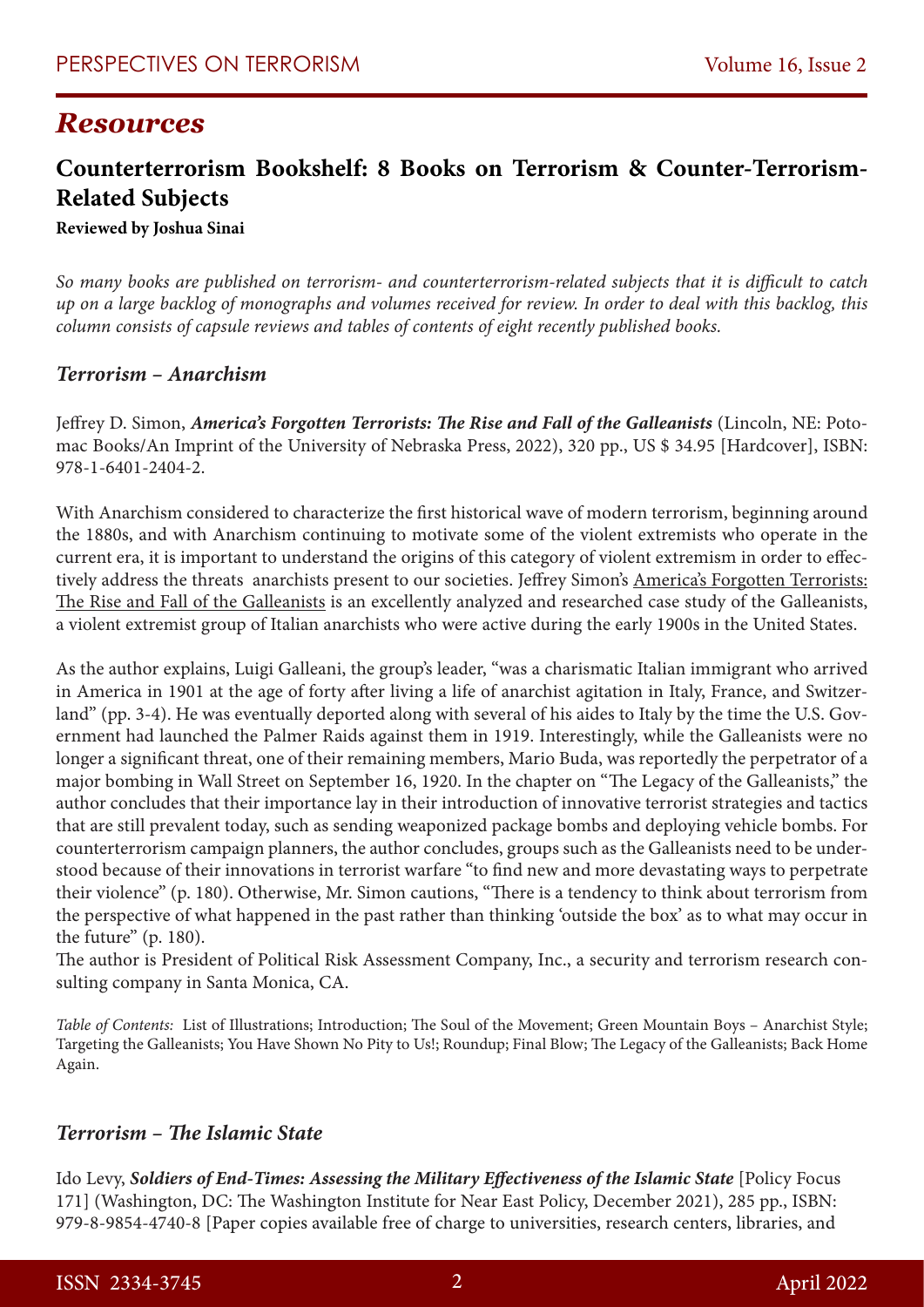other institutions. Contact: [mdene@washingtoninstitute.org.](mailto:mdene@washingtoninstitute.org) PDF can be downloaded from website]

This is an excellently analyzed assessment of the military effectiveness of the Islamic State's (IS) warfare in countries such as Syria, Iraq, Libya, the Philippines, and Nigeria. Four case studies of the IS's military campaigns in Ramadi (January 2014-May 2015), Kobane (September 2014-March 2015), Mosul (October 2016- July 2017), and Baghuz (February-March 2019) are highlighted to generate many of the volume's findings. Four factors, the author explains, accounted for the IS's military effectiveness: "organizational innovation, shaping operations, will to fight, and seizing the initiative" (p. 226). The Islamic State, the author adds, also has major vulnerabilities that can be exploited by its government adversaries, such as an absence of "real air defense capability against fixed-wing aircraft, resulting in a high vulnerability to airpower"; it "performed relatively poorly when it massed its forces"; and it "generally could not achieve victory in protracted engagements" (pp. 233-234). While much of the author's analysis is sound, as an account that is intended to be read by military analysts, the text would have benefited from visualized diagrams and checklists that could summarize and highlight the study's findings. The author is an Associate Fellow, specializing in military and counterterrorism operations, at the Washington Institute for Near East Policy, in Washington, DC.

*Table of Contents:* List of Illustrations; Introduction; Sunni Jihadist Armies Before 2014; Origins and Elements of Islamic State Military Effectiveness; IS Performance in Conventional Operations; Sources of IS Military Effectiveness; IS Military Operations Outside Iraq and Syria; Assessing the Islamic State's Way of War; Lessons Learned and Policy Implications.

Jason Warner with Ryan O'Farrell, Héni Nsaibia, and Ryan Cummings, *The Islamic State in Africa: The Emergence, Evolution, and Future of the Next Jihadist Battlefront* (New York, NY: Oxford University Press, 2021), 288 pp., US \$ 45.00 [Hardcover], ISBN: 978-0-1976-3932-0.

Based on primary sources, this is a highly comprehensive, well-researched and analyzed account of the Islamic State's (IS) warfare operations in Africa (including Egypt's Sinai Peninsula). To examine these issues, the volume's authors answer two core questions: "how did the Islamic State's official provinces and non-province affiliate groups emerge and evolve, and why have these affiliates continued to show loyalty and strength – by re-pledging allegiance, continuing to conduct and publicize attacks in the Islamic State's name, and developing new branches – even as the IS Central itself was in seeming decline following its *annus horribilis* of 2019?" (p. 4). To effectively counter the IS's warfare operations in Africa, the authors recommend adopting a "rule of law approach" with no "one size fits all" campaigns (p. 302), since all counter-measures need to address the conflicts associated with the localized regions where the IS operates. Jason Warner is Assistant Professor of Social Sciences at the U.S. Military Academy (West Point) and directs Africa research at the Combating Terrorism Center. Ryan Cummings is a director of Signal Risk, a Cape Town-based political risk consultancy. Héni Nsaibia is a Senior Researcher at ACLED (Armed Conflict Location & Event Data Project). Ryan O'Farrell is a Senior Analyst at the Bridgeway Foundation.

*Table of Contents:* Introduction; The Islamic State in Libya; The Islamic State in Algeria; The Islamic State in Sinai; The Islamic State in Tunisia; The Islamic State's West Africa Province; The Islamic State's West Africa Province - Greater Sahara; The Islamic State in Somalia; The Islamic State's Central Africa Province - DRC; The Islamic State's Central Africa Province - Mozambique; Conclusion.

#### *Counterterrorism – International Law*

Mark Coen (Ed.), *The Offences Against the State Act of 1939 at 80: A Model of Counter-Terrorism Act?* (New York, NY: Hart Publishing/Bloomsbury Publishing Plc., 2021), 304 pp., US \$ 85.50 [Hardcover], US \$ 43.15 [Paperback], ISBN: 978-1-5099-3199-6.

The contributors to this authoritative, comprehensive and highly detailed volume utilize a multidisciplinary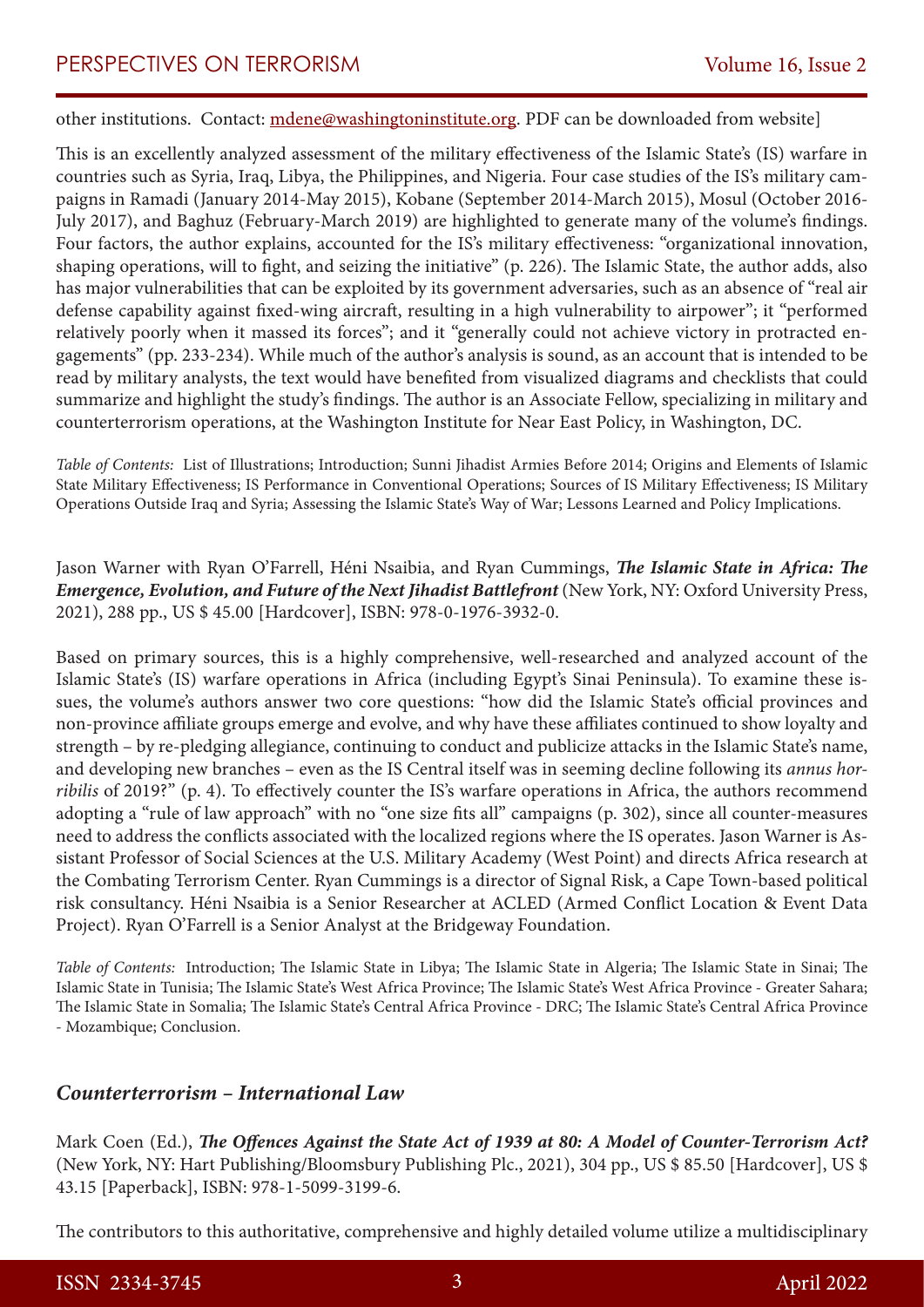approach to examine Ireland's counter-terrorism-based "Offences Against the State Act" on the 80<sup>th</sup> anniversary of its enactment. In his introductory overview, the volume's editor observes that after 80 years it is likely that the Act's statutes are likely to undergo some changes, as he writes: "The prosecution of Irish citizens for terrorist offences committed abroad will be an emerging issue to monitor. The improving political fortunes of Sinn Fein and the likelihood that that party will form a significant part of a future government, could herald dramatic changes" (p. 4). The volume's editor is a Lecturer in Law at the Sutherland School of Law, University College Dublin.

*Table of Contents:* Foreword; Table of Cases; Table of Legislation; Introduction; The Prehistory of the Offences Against the State Act; Precursors to the Offences Against the State Act – Emergency Law in the Irish Free State; A Certain Ambivalence: Independent Ireland and Trial by Jury; The Special Criminal Court: A Conveyor Belt of Exceptionality; Terrorism Trials and the Offences Against the State Acts in Comparative Perspective; Threats to Security and Risks to Rights: 'Belief Evidence' under the Offences Against the State Act; Disclosure and Privilege: The Dual Role of the Special Criminal Court in Relation to Belief Evidence; The Offences Against the State Acts and Non-Subversive Offences; The Proscription of Organisations in the Republic of Ireland; New Media, Free Expression, and the Offences Against the State Acts; The Offences Against the State Acts and International Human Rights; The Offences Against the State Acts: Reflections from Practice and the Legislature; A Less Exceptional State of Exception: The Offences Against the State Act as an Emergency Response; 'Contagion' between the Special and the Normal in Criminal Justice: A Comparative Perspective.

Maureen Duffy, *Detention of Terrorism Suspects: Political Discourse and Fragmented Practices* (New York, NY: Hart Publishing/Bloomsbury Publishing Plc., 2020), 320 pp., US \$ 99.00 [Hardcover], US \$ 44.95 [Paperback], ISBN: 978-1-5099-3954-1.

This is an authoritative legal examination of the dilemmas posed by the 'extraordinary' detention of terrorism suspects, especially during periods of national security emergencies in democratic states. The subject of targeted assassinations of terrorist leaders is also discussed. The author is Assistant Professor of Law at the University of Calgary.

*Table of Contents:* Preface; Introduction; [Part I. Political Discourse](https://www.bloomsburycollections.com/book/detention-of-terrorism-suspects-political-discourse-and-fragmented-practices/pti-political-discourse); [Language Manufactures Truth: The Power of Labels;](https://www.bloomsburycollections.com/book/detention-of-terrorism-suspects-political-discourse-and-fragmented-practices/ch1-language-manufactures-truth-the-power-of-labels) Breaking Down and Reconstructing Discourse Can Reveal New Realities; Layers of Argumentation Tools and a Fractured Post-9/11 Narrative; Part II: Fragmented Practices; Hasty Inductive Generalisation: The Problem with the Claim that the 9/11 Attacks Exposed a Need for New Detention Paradigms; False Premise: Non-citizens as the Terrorist 'Other': False Dichotomies in the Narrative: The 'Either/or' Dilemma; Conclusion: Turning the Kaleidoscope; Appendix.

## *Military Warfare - General*

Greg Cashman and Leonard C. Robinson, *An Introduction to the Causes of War: Patterns of Interstate Conflict from World War I to Iraq* [Second Edition] (Lanham, MD: Rowman & Littlefield, 2021), 466 pp., US \$ 120 [Hardcover], US \$ 49.00 [Paperback], ISBN: 978-1-5381-2779-7.

This is an outstanding comprehensive overview of the causes of armed interstate conflict, which the authors define as "sustained armed combat between two or more sovereign states that results in a minimum of 1,000 battle deaths" (p. 1). These issues are examined at the individual level, the substate level, the nation-state level, the dyadic level (peer interaction, such as the distribution of power between states), the international system, and at a multilevel of analysis (i.e., "a process that occurs over time") (pp. 4-37). These analytic approaches are applied to the volume's six major interstate wars. In the conclusion, the authors observe that "Many of the wars featured in our case studies appear to be inadvertent in the sense that they were not consciously sought by the initiators – at least not as part of a long-term strategic plan" (p. 402). For analysts of terrorism, another finding is that despite Israel's military victories in the Yom Kippur War of 1973 and the wars in Lebanon in 1982 and 2006, they did not "prevent the uprising by the Palestinians in the West Bank and Gaza (the *intifadas*) and the incessant terrorist attacks that have prevented any semblance of peace and security inside Israel in recent years" (p. 403). This volume is highly recommended as a textbook for university courses on military warfare. Greg Cashman is Professor Emeritus of Political Science at Salisbury